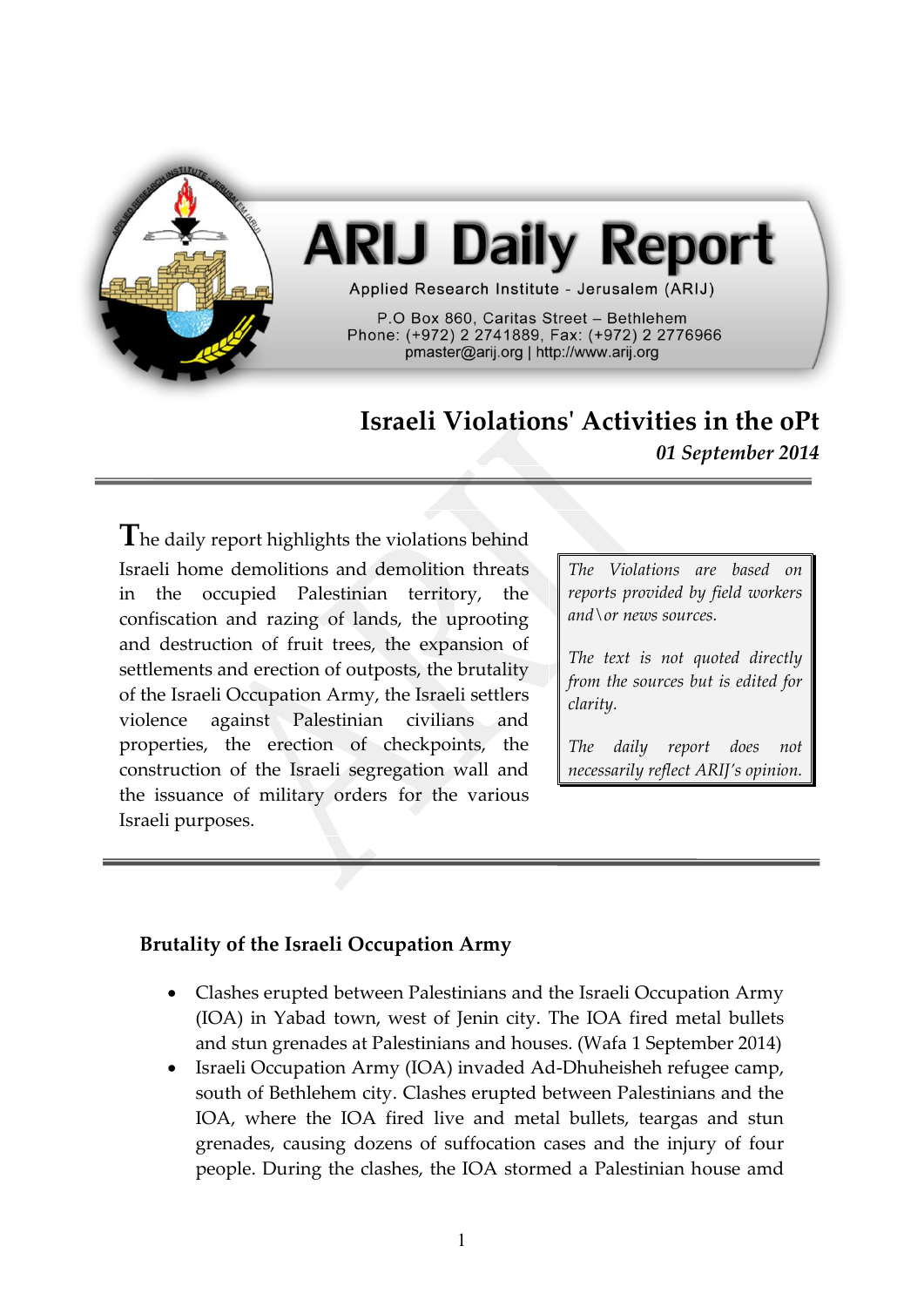arrested Zahran Fawaz Zahran (20 years). (RB2000 & Raya 1 September 2014)

- Ziyad Tareq Al-Rifi (9 years) died of wounds he sustained during the Israeli war against Gaza strip. (Safa 1 September 2014)
- Dozens of Palestinian students suffered gas inhalation during clashes that erupted between Palestinians and the Israeli Occupation Army (IOA) in Jabal Al-Mukkabir neighborhood in Jerusalem city. The IOA fired teargas grenades at Palestinian students and schools. (Maannews 1 September 2014)

### **Israeli Arrests**

- Israeli Occupation Army (IOA) arrested four Palestinians after storming and searching their family houses in Halhul town, north of Hebron city. The arrestees were identified as: Mahmoud Adel Muqbil (17 years), Muhannad Barbarawi (17 years), Jehad Abu Ayash (18 years) and Muntasir Abu Ayash (20 years). (Wafa 1 September 2014)
- Israeli Occupation Army (IOA) summoned Murshid Awda (37 years), Ali Awad (49 years) and his son Mohammad (21 years) to interview the Israeli Intelligence Police, after storming their houses in Beit Ummer town, north of Hebron city. (Wafa 1 September 2014)
- Israeli Occupation Army (IOA) assaulted and arrested two Palestinians from Idhna town, west of Hebron city, while they were near the Israeli segregation wall. The arrestees were identified as: Badawi Abu Zalta (16 years) and Kadem An-Najar (17 years). (Wafa 1 September 2014)
- Israeli Occupation Army (IOA) arrested seven Palestinians after raiding and searching their houses in Al-Far'a refugee camp, south of Tubas city. The arrestees were identified as: Ali Wakid (45 years), 'Ama Wakid (26 years), Ahmed Wakid (22 years), Farouq Abu Al-Hassam (45 years), Mohammad Salah Sawalmih (20 years), Assem Mansour Sobeh (47 years) and Ismail Abu Atiya (48 years). During the operation, the IOA invaded a Palestinian house owned by Mohammad Mansur and questioned him. (Panorama FM 1 September 2014)
- Israeli Occupation Army (IOA) arrested Yousif Riyad Mahmoud Brighith (18 years) from Beit Ummer town, after stopping him at the entrance of Al-Arroub refugee camp, north of Hebron city. The IOA transferred the arrestee to unknown location. (Maannews 1 September 2014)

#### **Israeli Settler Violence**

 Israeli settlers escorted by the Israeli Occupation Army (IOA) stormed Al-Aqsa mosque in Jerusalem city. The IOA prevented Palestinian